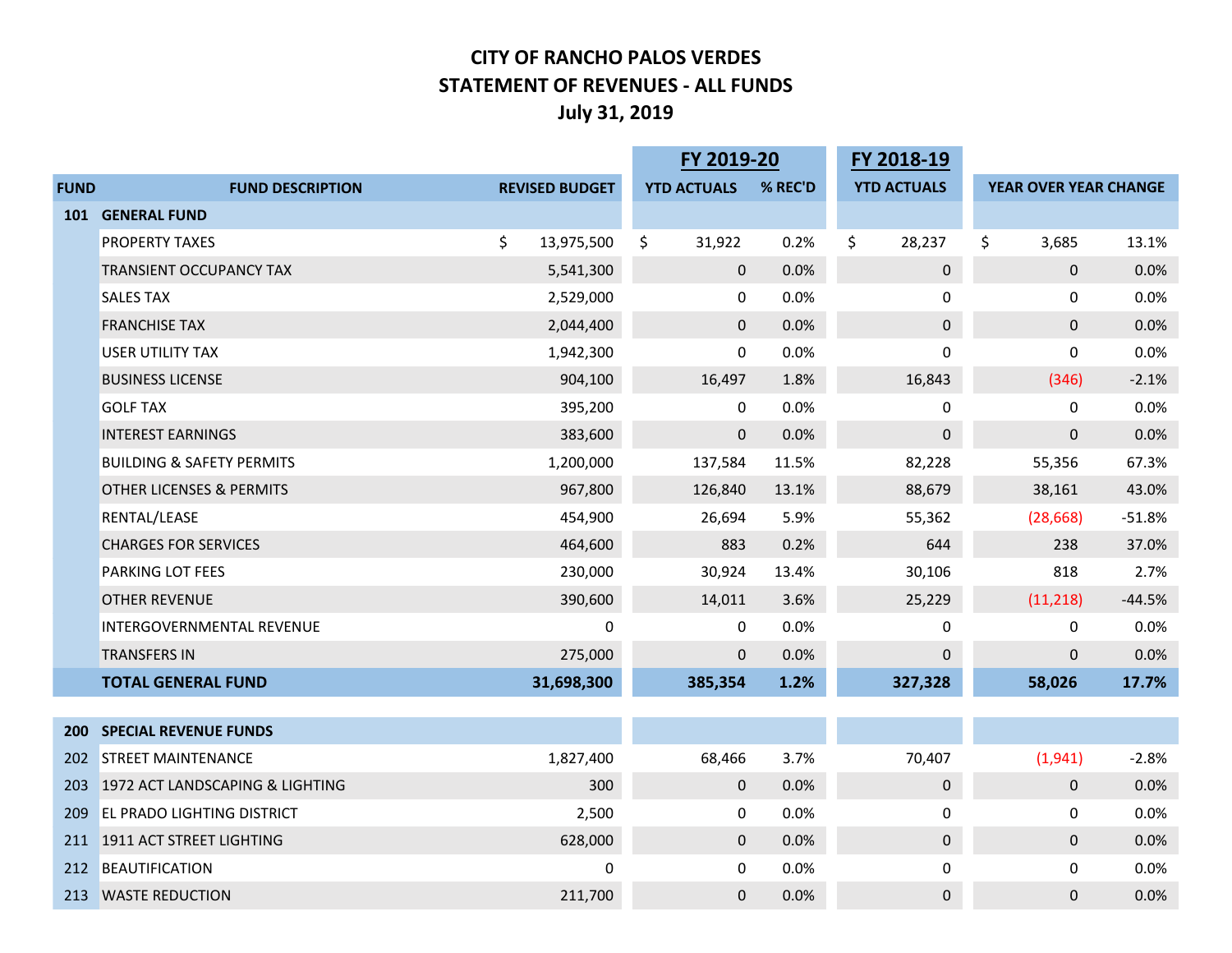## **CITY OF RANCHO PALOS VERDES STATEMENT OF REVENUES - ALL FUNDS July 31, 2019**

|             |                                          |                       | FY 2019-20         |         | FY 2018-19         |                       |          |
|-------------|------------------------------------------|-----------------------|--------------------|---------|--------------------|-----------------------|----------|
| <b>FUND</b> | <b>FUND DESCRIPTION</b>                  | <b>REVISED BUDGET</b> | <b>YTD ACTUALS</b> | % REC'D | <b>YTD ACTUALS</b> | YEAR OVER YEAR CHANGE |          |
| 214         | <b>AIR QUALITY MANAGEMENT</b>            | 50,900                | 0                  | 0.0%    | 0                  | 0                     | 0.0%     |
| 215         | <b>PROPOSITION C</b>                     | 702,400               | 64,808             | 9.2%    | 57,517             | 7,291                 | 12.7%    |
| 216         | <b>PROPOSITION A</b>                     | 849,400               | 78,131             | 9.2%    | 69,341             | 8,790                 | 12.7%    |
| 217         | <b>PUBLIC SAFETY GRANTS</b>              | 131,000               | $\mathbf 0$        | 0.0%    | $\pmb{0}$          | 0                     | 0.0%     |
| 220         | <b>MEASURE R</b>                         | 545,400               | 48,560             | 8.9%    | 43,123             | 5,436                 | 12.6%    |
| 221         | <b>MEASURE M</b>                         | 592,100               | 54,545             | 9.2%    | 49,892             | 4,653                 | 9.3%     |
| 222         | <b>HABITAT RESTORATION</b>               | 12,400                | 0                  | 0.0%    | 0                  | 0                     | 0.0%     |
| 223         | <b>SUBREGION ONE MAINTENANCE</b>         | 43,100                | $\mathbf 0$        | 0.0%    | $\pmb{0}$          | 0                     | 0.0%     |
| 224         | <b>MEASURE A MAINTENANCE</b>             | 91,100                | 0                  | 0.0%    | 0                  | 0                     | 0.0%     |
| 225         | ABALONE COVE SEWER DISTRICT              | 512,000               | $\mathbf 0$        | 0.0%    | $\pmb{0}$          | 0                     | 0.0%     |
| 227         | <b>GINSBERG CULTURAL ARTS BLDG.</b>      | 900                   | 0                  | 0.0%    | 0                  | 0                     | 0.0%     |
| 228         | DONOR RESTRICTED CONTRIBUTIONS           | 9,500                 | 2,000              | 21.1%   | 3,023              | (1,023)               | $-33.9%$ |
|             | <b>TOTAL SPECIAL REVENUE FUNDS</b>       | 6,210,100             | 316,510            | 5.1%    | 293,304            | 23,206                | 7.9%     |
|             |                                          |                       |                    |         |                    |                       |          |
| 300         | <b>CAPITAL PROJECTS FUNDS</b>            |                       |                    |         |                    |                       |          |
| 310         | COMMUNITY DEVELOPMENT BLOCK GRANT (CDBG) | 139,300               | 0                  | 0.0%    | 0                  | 0                     | 0.0%     |
| 330         | <b>INFRASTRUCTURE IMPROVEMENTS</b>       | 4,262,400             | $\mathbf 0$        | 0.0%    | $\pmb{0}$          | 0                     | 0.0%     |
| 331         | <b>FEDERAL GRANTS</b>                    | 453,800               | 0                  | 0.0%    | 0                  | 0                     | 0.0%     |
| 332         | <b>STATE GRANTS</b>                      | 600,000               | $\mathbf 0$        | 0.0%    | $\pmb{0}$          | $\mathbf 0$           | 0.0%     |
| 334         | <b>QUIMBY PARK DEVELOPMENT</b>           | 22,000                | 0                  | 0.0%    | 0                  | 0                     | 0.0%     |
| 336         | LOW-MODERATE INCOME HOUSING              | 44,700                | $\mathbf 0$        | 0.0%    | $\pmb{0}$          | 0                     | 0.0%     |
| 337         | <b>AFFORDABLE HOUSING PROJECTS</b>       | 6,200                 | 0                  | 0.0%    | 0                  | 0                     | 0.0%     |
| 338         | DEVELOP IMPACT MITIGATION (EET)          | 3,800                 | $\mathbf 0$        | 0.0%    | $\pmb{0}$          | $\pmb{0}$             | 0.0%     |
| 340         | <b>BICYCLE &amp; PEDESTRIAN ACCESS</b>   | 34,500                | 0                  | 0.0%    | 0                  | 0                     | 0.0%     |
|             | <b>TOTAL CAPITAL PROJECTS FUNDS</b>      | 5,566,700             | $\bf{0}$           | 0.0%    | $\mathbf{0}$       | $\mathbf{0}$          | 0.0%     |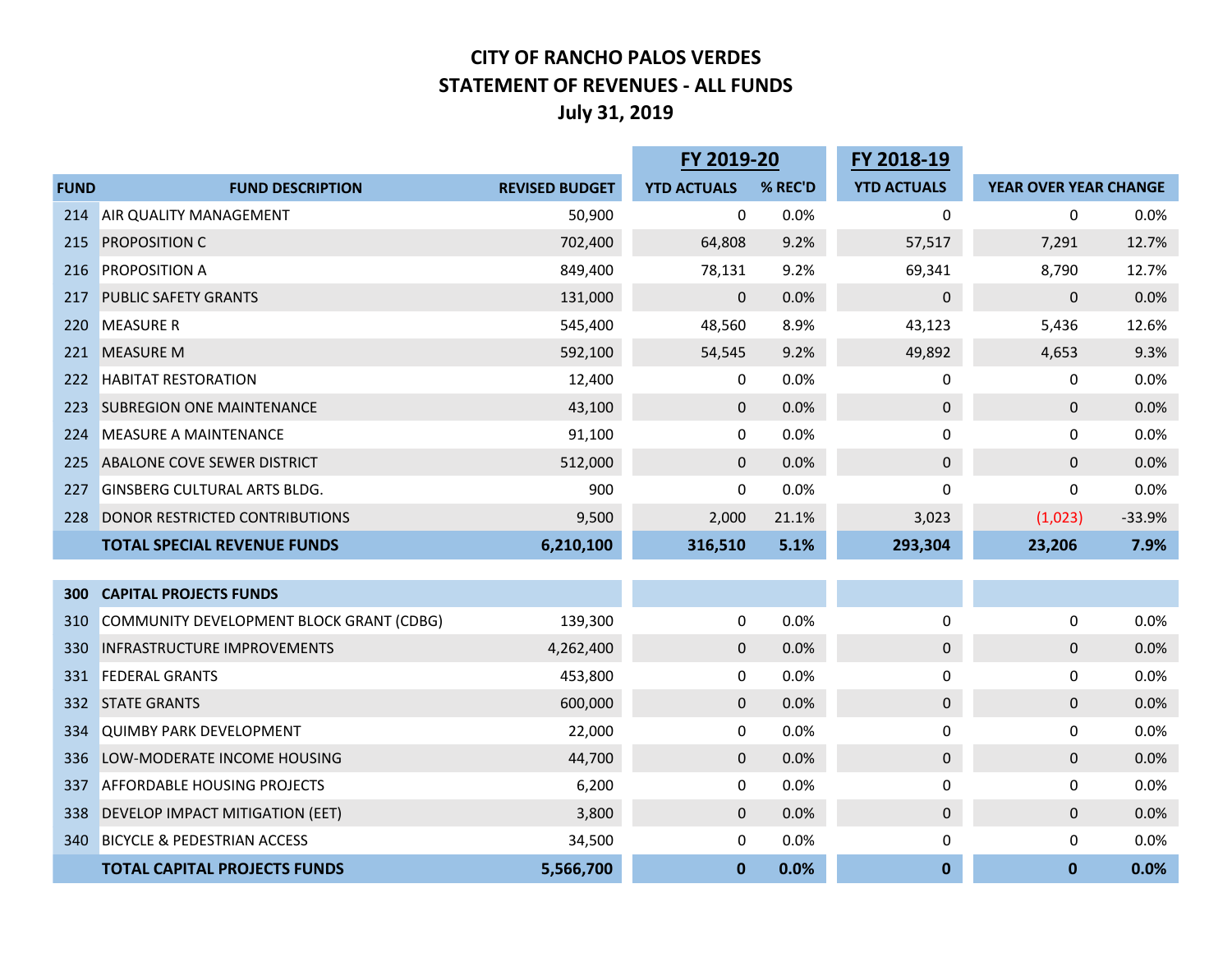## **CITY OF RANCHO PALOS VERDES STATEMENT OF REVENUES - ALL FUNDS July 31, 2019**

|             |                                             |                       | FY 2019-20 |                    |         |              | FY 2018-19         |                       |       |
|-------------|---------------------------------------------|-----------------------|------------|--------------------|---------|--------------|--------------------|-----------------------|-------|
| <b>FUND</b> | <b>FUND DESCRIPTION</b>                     | <b>REVISED BUDGET</b> |            | <b>YTD ACTUALS</b> | % REC'D |              | <b>YTD ACTUALS</b> | YEAR OVER YEAR CHANGE |       |
| 500         | <b>ENTERPRISE FUNDS</b>                     |                       |            |                    |         |              |                    |                       |       |
| 501         | <b>WATER QUALITY FLOOD PROTECTION</b>       | 0                     |            | 0                  | 0.0%    | $\mathbf{0}$ |                    | 0                     | 0.0%  |
|             | <b>TOTAL ENTERPRISE FUNDS</b>               | $\mathbf{0}$          |            | $\mathbf{0}$       | 0.0%    |              | $\mathbf 0$        | $\mathbf{0}$          | 0.0%  |
|             |                                             |                       |            |                    |         |              |                    |                       |       |
| 600         | <b>INTERNAL SERVICE FUND</b>                |                       |            |                    |         |              |                    |                       |       |
| 681         | EQUIPMENT REPLACEMENT                       | 111,100               |            | 0                  | 0.0%    |              | 0                  | $\mathbf{0}$          | 0.0%  |
| 685         | <b>EMPLOYEE BENEFITS</b>                    | 0                     |            | $\mathbf 0$        | 0.0%    |              | $\mathbf 0$        | $\Omega$              | 0.0%  |
|             | <b>TOTAL INTERNAL SERVICE FUNDS</b>         | 111,100               |            | $\mathbf 0$        | 0.0%    |              | $\bf{0}$           | $\mathbf{0}$          | 0.0%  |
|             |                                             |                       |            |                    |         |              |                    |                       |       |
|             | <b>REDEVELOPMENT AGENCY</b>                 |                       |            |                    |         |              |                    |                       |       |
| 701         | <b>REDEVELOPMENT OBLIGATION</b>             | $\Omega$              |            | 0                  | 0.0%    |              | 0                  | 0                     | 0.0%  |
|             | <b>TOTAL REDEVELOPMENT AGENCY</b>           | $\mathbf{0}$          |            | $\mathbf{0}$       | 0.0%    |              | $\mathbf 0$        | $\bf{0}$              | 0.0%  |
|             |                                             |                       |            |                    |         |              |                    |                       |       |
|             | <b>IMPROVEMENT AUTHORITIES</b>              |                       |            |                    |         |              |                    |                       |       |
| 285         | <b>IA - PORTUGUESE BEND MAINTENANCE</b>     | 56,100                |            | 0                  | 0.0%    |              | 0                  | $\Omega$              | 0.0%  |
| 795         | IMPROVEMENT AUTHORITY - ABALONE COVE MAINT. | 53,400                |            | $\mathbf{0}$       | 0.0%    |              | $\mathbf{0}$       | $\Omega$              | 0.0%  |
|             | <b>TOTAL IMPROVEMENT AUTHORITIES</b>        | 109,500               |            | $\mathbf{0}$       | 0.0%    |              | $\mathbf 0$        | $\bf{0}$              | 0.0%  |
|             |                                             |                       |            |                    |         |              |                    |                       |       |
|             | <b>TOTAL REVENUES</b>                       | \$<br>43,695,700      | \$         | 701,864            | 1.6%    | \$           | 620,631            | \$<br>81,233          | 13.1% |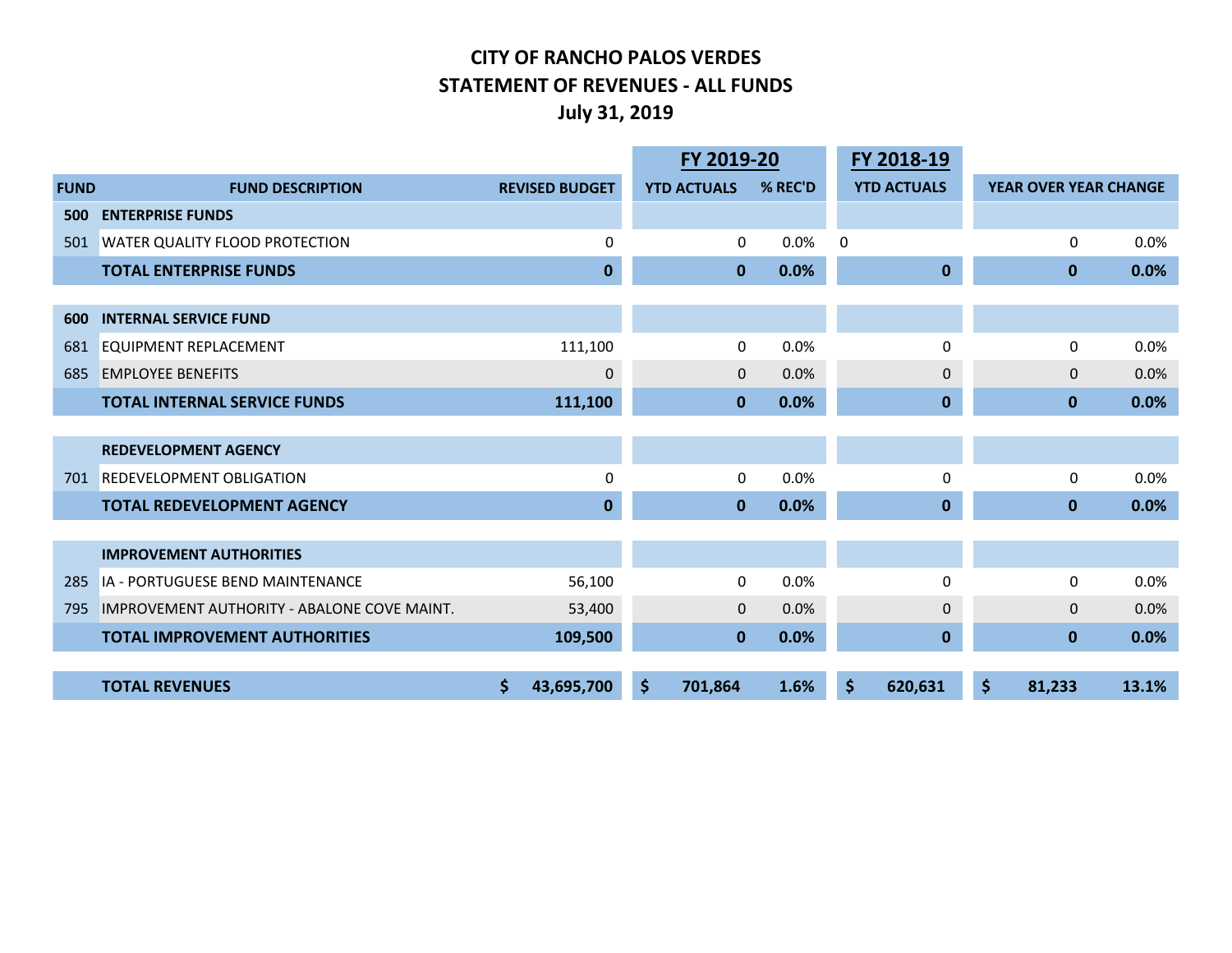# **2019 July Revenue Report**

|             |                   |                   |                                         |                |                       |                     |                     |                     | <b>AVAILABLE</b> |        |
|-------------|-------------------|-------------------|-----------------------------------------|----------------|-----------------------|---------------------|---------------------|---------------------|------------------|--------|
| <b>FUND</b> | <b>DEPARTMENT</b> | <b>ACCOUNT</b>    | <b>ACCOUNT DESCRIPTION</b>              | <b>TYPE</b>    | <b>REVISED BUDGET</b> | <b>YTD EXPENDED</b> | <b>MTD EXPENDED</b> | <b>ENCUMBRANCES</b> | <b>BUDGET</b>    | % USED |
| 101         | 0000              | 101-300-0000-3101 | <b>GOLF TAXES</b>                       | $\mathsf{R}$   | $-395,200$            | 0.00                | 0.00                | 0.00                | $-395,200$       | 0.00   |
| 101         | 0000              | 101-300-0000-3102 | <b>PROPERTY TAXES - SECURED</b>         | $\mathsf R$    | $-8,338,300$          | 0.00                | 0.00                | 0.00                | $-8,338,300$     | 0.00   |
| 101         | 0000              | 101-300-0000-3107 | PROPERTY TAXES - IN LIEU OF             | ${\sf R}$      | $-5,106,900$          | 0.00                | 0.00                | 0.00                | $-5,106,900$     | 0.00   |
| 101         | 0000              | 101-300-0000-3108 | PROPERTY TAXES - RPTTF RDA              | R              | $-50,300$             | $-31,921.57$        | $-31,921.57$        | 0.00                | $-18,378$        | 63.50  |
| 101         | 0000              | 101-300-0000-3110 | PROPERTY TRANSFER TAXES                 | $\mathsf{R}$   | $-480,000$            | 0.00                | 0.00                | 0.00                | $-480,000$       | 0.00   |
| 101         | 0000              | 101-300-0000-3111 | <b>FRANCHISE TAXES</b>                  | $\overline{R}$ | $-2,044,400$          | 0.00                | 0.00                | 0.00                | $-2,044,400$     | 0.00   |
| 101         | 0000              | 101-300-0000-3112 | <b>SALES TAXES</b>                      | $\overline{R}$ | $-2,448,700$          | 0.00                | 0.00                | 0.00                | $-2,448,700$     | 0.00   |
| 101         | 0000              | 101-300-0000-3113 | <b>SALES TAXES PSAF</b>                 | $\overline{R}$ | $-80,300$             | 0.00                | 0.00                | 0.00                | $-80,300$        | 0.00   |
| 101         | 0000              | 101-300-0000-3114 | UTILITY USERS TAXES - ELEC.             | $\mathsf{R}$   | $-982,200$            | 0.00                | 0.00                | 0.00                | $-982,200$       | 0.00   |
| 101         | 0000              | 101-300-0000-3115 | UTILITY USERS TAXES - WATER             | $\overline{R}$ | $-747,500$            | 0.00                | 0.00                | 0.00                | $-747,500$       | 0.00   |
| 101         | 0000              | 101-300-0000-3116 | UTILITY USERS TAXES - GAS               | $\overline{R}$ | $-212,600$            | 0.00                | 0.00                | 0.00                | $-212,600$       | 0.00   |
| 101         | 0000              | 101-300-0000-3120 | TRANSIENT OCC. TAXES - MISC             | $\overline{R}$ | $-210,100$            | 0.00                | 0.00                | 0.00                | $-210,100$       | 0.00   |
| 101         | 0000              | 101-300-0000-3121 | TRANSIENT OCC. TAXES-TERRANEA           | R              | $-5,331,200$          | 0.00                | 0.00                | 0.00                | $-5,331,200$     | 0.00   |
| 101         | 0000              | 101-300-0000-3202 | <b>BUILDING &amp; SAFETY PERMITS</b>    | R              | $-1,200,000$          | $-137,584.25$       | $-137,584.25$       | 0.00                | $-1,062,416$     | 11.50  |
| 101         | 0000              | 101-300-0000-3203 | PLAN CHECK PERMITS                      | R              | $-370,000$            | $-46,780.54$        | $-46,780.54$        | 0.00                | $-323,219$       | 12.60  |
| 101         | 0000              | 101-300-0000-3205 | <b>FILM PERMITS</b>                     | $\overline{R}$ | $-2,200$              | 0.00                | 0.00                | 0.00                | $-2,200$         | 0.00   |
| 101         | 0000              | 101-300-0000-3206 | <b>ANIMAL LICENSES</b>                  | R              | $-30,000$             | 0.00                | 0.00                | 0.00                | $-30,000$        | 0.00   |
| 101         | 0000              | 101-300-0000-3207 | <b>BUILDING &amp; SAFETY SMIP</b>       | $\overline{R}$ | $-1,100$              | -539.96             | -539.96             | 0.00                | $-560$           | 49.10  |
| 101         | 0000              | 101-300-0000-3208 | <b>BUILDING &amp; SAFETY ADMIN FEES</b> | $\overline{R}$ | $-1,500$              | $-205.50$           | $-205.50$           | 0.00                | $-1,295$         | 13.70  |
| 101         | 0000              | 101-300-0000-3209 | <b>GEOLOGY PERMITS</b>                  | $\overline{R}$ | $-120,000$            | $-16,485.00$        | $-16,485.00$        | 0.00                | $-103,515$       | 13.70  |
| 101         | 0000              | 101-300-0000-3210 | <b>BUSINESS LICENSE TAXES</b>           | R              | $-904,100$            | $-16,496.80$        | $-16,496.80$        | 0.00                | $-887,603$       | 1.80   |
| 101         | 0000              | 101-300-0000-3212 | <b>BUSINESS LICENSE PENALTY</b>         | $\overline{R}$ | $\Omega$              | 131.84              | 131.84              | 0.00                | $-132$           | 100.00 |
| 101         | 0000              | 101-300-0000-3213 | PARKING PERMITS-OVERSIZED VEH.          | R              | $-500$                | $-130.00$           | $-130.00$           | 0.00                | $-370$           | 26.00  |
|             | 0000              |                   |                                         | $\mathsf{R}$   | $-900$                |                     |                     |                     | $-867$           | 3.70   |
| 101         |                   | 101-300-0000-3214 | PARKING PERMIT DECALS                   | $\overline{R}$ |                       | $-33.25$            | $-33.25$            | 0.00                |                  |        |
| 101         | 0000              | 101-300-0000-3215 | PLANNING & ZONING PERMITS               |                | $-370,000$            | $-52,027.08$        | $-52,027.08$        | 0.00                | $-317,973$       | 14.10  |
| 101         | 0000              | 101-300-0000-3217 | <b>VIEW RESTRORATION PERMITS</b>        | ${\sf R}$      | $\Omega$              | $-5,106.00$         | $-5,106.00$         | 0.00                | 5,106            | 100.00 |
| 101         | 0000              | 101-300-0000-3218 | PLANNING MISC. PERMITS                  | ${\sf R}$      | $-3,000$              | $-856.00$           | $-856.00$           | 0.00                | $-2,144$         | 28.50  |
| 101         | 0000              | 101-300-0000-3219 | <b>ROW - MISC PERMITS</b>               | $\mathsf{R}$   | $-65,000$             | $-4,285.00$         | $-4,285.00$         | 0.00                | $-60,715$        | 6.60   |
| 101         | 0000              | 101-300-0000-3220 | <b>ROW - DUMPSTER PERMITS</b>           | R              | $-3,600$              | $-392.00$           | $-392.00$           | 0.00                | $-3,208$         | 10.90  |
| 101         | 0000              | 101-300-0000-3501 | <b>TOW FEES</b>                         | $\overline{R}$ | $-8,000$              | 0.00                | 0.00                | 0.00                | $-8,000$         | 0.00   |
| 101         | 0000              | 101-300-0000-3502 | <b>FALSE ALARM</b>                      | $\overline{R}$ | $-1,000$              | 0.00                | 0.00                | 0.00                | $-1,000$         | 0.00   |
| 101         | 0000              | 101-300-0000-3503 | <b>TRAFFIC TICKETS</b>                  | R              | $-88,000$             | 0.00                | 0.00                | 0.00                | $-88,000$        | 0.00   |
| 101         | 0000              | 101-300-0000-3601 | <b>INTEREST EARNINGS</b>                | R              | $-383,600$            | 0.00                | 0.00                | 0.00                | $-383,600$       | 0.00   |
| 101         | 0000              | 101-300-0000-3602 | RENTAL/LEASES                           | R              | $-182,900$            | $-25,473.82$        | $-25,473.82$        | 0.00                | $-157,426$       | 13.90  |
| 101         | 0000              | 101-300-0000-3801 | ADMINISTRATIVE OVERHEAD                 | $\overline{R}$ | $-139,700$            | 0.00                | 0.00                | 0.00                | $-139,700$       | 0.00   |
| 101         | 0000              | 101-300-0000-3902 | <b>CASP FEES</b>                        | $\overline{R}$ | $-500$                | 0.00                | 0.00                | 0.00                | $-500$           | 0.00   |
| 101         | 0000              | 101-300-0000-3904 | RDA LOAN REPAYMENT                      | $\overline{R}$ | $-175,000$            | 0.00                | 0.00                | 0.00                | $-175,000$       | 0.00   |
| 101         | 0000              | 101-300-0000-3906 | SALES OF SIGNS/SERVICES                 | $\overline{R}$ | $-600$                | 0.00                | 0.00                | 0.00                | $-600$           | 0.00   |
| 101         | 0000              | 101-300-0000-3999 | MISCELLANEOUS REVENUE                   | $\overline{R}$ | $-289,000$            | $-882.56$           | $-882.56$           | 0.00                | $-288,117$       | 0.30   |
| 101         | 0000              | 101-300-0000-9217 | <b>TRANSFER - PUBLIC SAFETY</b>         | R              | $-175,000$            | 0.00                | 0.00                | 0.00                | $-175,000$       | 0.00   |
| 101         | 0000              | 101-300-0000-9224 | TRANSFER - MEASURE A MAINT              | $\overline{R}$ | $-100,000$            | 0.00                | 0.00                | 0.00                | $-100,000$       | 0.00   |
| 101         | 1430              | 101-300-1430-3999 | MISCELLANEOUS REVENUE                   | R              | $-400$                | $-1,040.00$         | $-1,040.00$         | 0.00                | 640              | 260.00 |
| 101         | 5130              | 101-300-5130-3602 | RENTAL/LEASES                           | $\mathsf{R}$   | $-40,000$             | $-532.00$           | $-532.00$           | 0.00                | $-39,468$        | 1.30   |
| 101         | 5140              | 101-300-5140-3602 | RENTAL/LEASES                           | $\overline{R}$ | $-7,000$              | $-188.00$           | $-188.00$           | 0.00                | $-6,812$         | 2.70   |
| 101         | 5150              | 101-300-5150-3602 | RENTAL/LEASES                           | ${\sf R}$      | $-20,000$             | 0.00                | 0.00                | 0.00                | $-20,000$        | 0.00   |
| 101         | 5160              | 101-300-5160-3411 | PARKING LOT FEES                        | ${\sf R}$      | $-230,000$            | $-30,924.00$        | $-30,924.00$        | 0.00                | $-199,076$       | 13.40  |
| 101         | 5170              | 101-300-5170-3412 | PROGRAM/EVENT FEES                      | $\mathsf{R}$   | $-8,000$              | 0.00                | 0.00                | 0.00                | $-8,000$         | 0.00   |
| 101         | 5170              | 101-300-5170-3901 | <b>DONATIONS</b>                        | R              | $-16,000$             | $-100.00$           | $-100.00$           | 0.00                | $-15,900$        | 0.60   |
| 101         | 5180              | 101-300-5180-3602 | RENTAL/LEASES                           | $\mathsf{R}$   | $-205,000$            | $-500.00$           | $-500.00$           | 0.00                | $-204,500$       | 0.20   |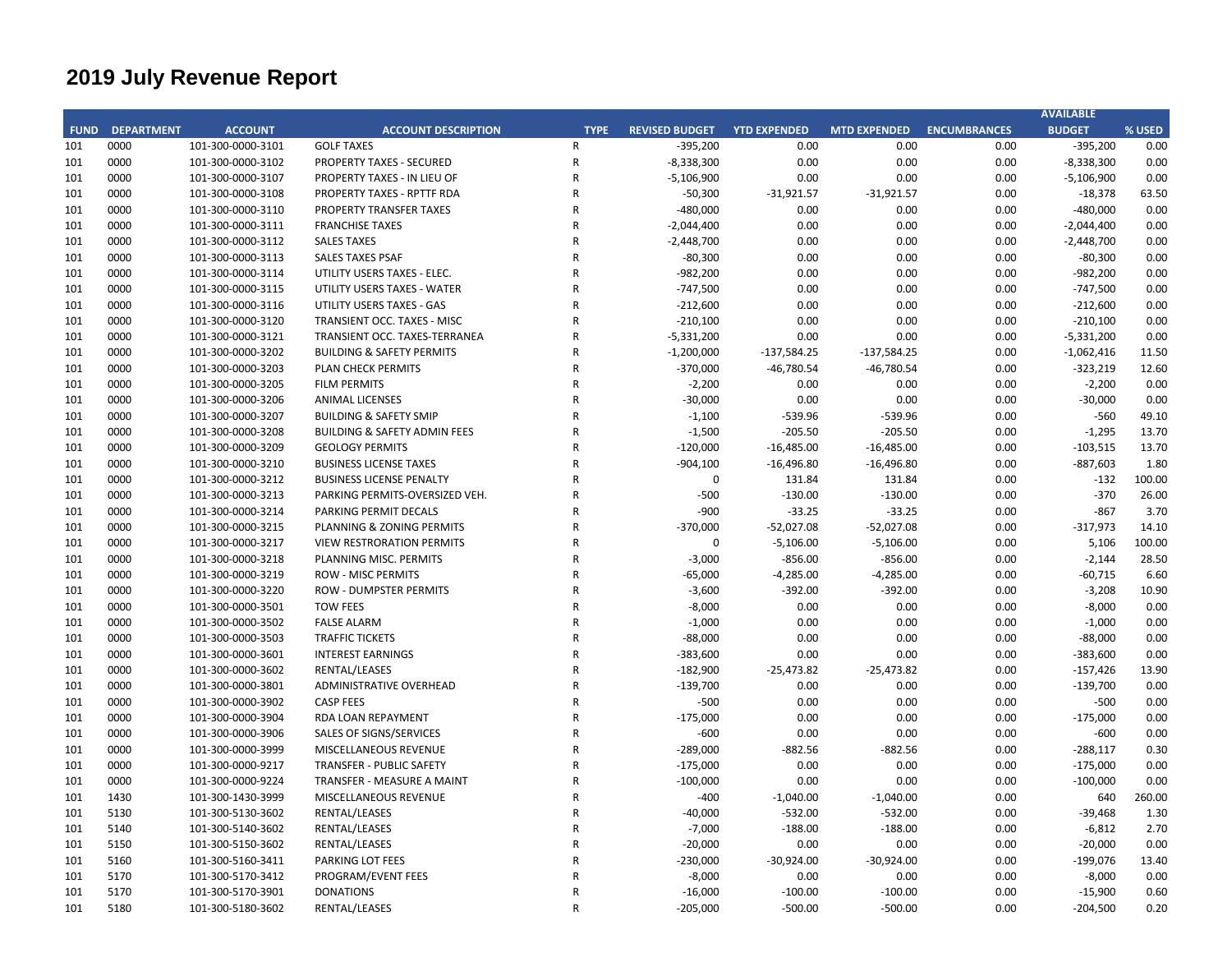|             |                   |                   |                                 |                |                       |                     |                     |                     | <b>AVAILABLE</b> |        |
|-------------|-------------------|-------------------|---------------------------------|----------------|-----------------------|---------------------|---------------------|---------------------|------------------|--------|
| <b>FUND</b> | <b>DEPARTMENT</b> | <b>ACCOUNT</b>    | <b>ACCOUNT DESCRIPTION</b>      | <b>TYPE</b>    | <b>REVISED BUDGET</b> | <b>YTD EXPENDED</b> | <b>MTD EXPENDED</b> | <b>ENCUMBRANCES</b> | <b>BUDGET</b>    | % USED |
| 101         | 5180              | 101-300-5180-3701 | PVIC SALES TAXABLE              | $\mathsf{R}$   | $-120,000$            | $-10,695.20$        | $-10,695.20$        | 0.00                | $-109,305$       | 8.90   |
| 101         | 5180              | 101-300-5180-3901 | <b>DONATIONS</b>                | $\mathsf R$    | $\mathbf 0$           | $-1,434.50$         | $-1,434.50$         | 0.00                | 1,435            | 100.00 |
| 101         | 5190              | 101-300-5190-3412 | PROGRAM/EVENT FEES              | $\mathsf{R}$   | $-6,000$              | -498.00             | -498.00             | 0.00                | $-5,502$         | 8.30   |
| 101         | 5190              | 101-300-5190-3901 | <b>DONATIONS</b>                | $\mathsf{R}$   | $-3,000$              | 0.00                | 0.00                | 0.00                | $-3,000$         | 0.00   |
| 101         | 5131              | 101-300-5131-3412 | PROGRAM/EVENT FEES              | $\mathsf{R}$   | $\Omega$              | $-375.00$           | $-375.00$           | 0.00                | 375              | 100.00 |
| 202         | 0000              | 202-300-0000-3304 | STATE GRANTS - SECTION 2103     | $\mathsf{R}$   | $-364,400$            | $-15,722.13$        | $-15,722.13$        | 0.00                | $-348,678$       | 4.30   |
| 202         | 0000              | 202-300-0000-3305 | STATE GRANTS - SECTION 2105     | $\mathsf{R}$   | $-237,700$            | $-15,604.37$        | $-15,604.37$        | 0.00                | $-222,096$       | 6.60   |
| 202         | 0000              | 202-300-0000-3306 | STATE GRANTS - SECTION 2106     | $\mathsf{R}$   | $-145,100$            | $-10,648.86$        | $-10,648.86$        | 0.00                | $-134,451$       | 7.30   |
| 202         | 0000              | 202-300-0000-3307 | STATE GRANTS - SECTION 2107     | $\mathsf{R}$   | $-312,100$            | $-20,490.84$        | $-20,490.84$        | 0.00                | $-291,609$       | 6.60   |
| 202         | 0000              | 202-300-0000-3308 | STATE GRANTS - SECTION 2107.5   | $\mathsf{R}$   | $-6,000$              | $-6,000.00$         | $-6,000.00$         | 0.00                | 0                | 100.00 |
| 202         | 0000              | 202-300-0000-3309 | STATE GAS TAX - SB1             | $\mathsf{R}$   | $-707,100$            | 0.00                | 0.00                | 0.00                | $-707,100$       | 0.00   |
| 202         | 0000              | 202-300-0000-3601 | <b>INTEREST EARNINGS</b>        | $\mathsf{R}$   | $-6,800$              | 0.00                | 0.00                | 0.00                | $-6,800$         | 0.00   |
| 202         | 0000              | 202-300-0000-3999 | MISCELLANEOUS REVENUE           | $\mathsf{R}$   | $-48,200$             | 0.00                | 0.00                | 0.00                | $-48,200$        | 0.00   |
| 203         | 0000              | 203-300-0000-3601 | <b>INTEREST EARNINGS</b>        | $\overline{R}$ | $-300$                | 0.00                | 0.00                | 0.00                | $-300$           | 0.00   |
| 209         | 0000              | 209-300-0000-3102 | <b>PROPERTY TAXES - SECURED</b> | $\mathsf{R}$   | $-2,300$              | 0.00                | 0.00                | 0.00                | $-2,300$         | 0.00   |
| 209         | 0000              | 209-300-0000-3601 | <b>INTEREST EARNINGS</b>        | $\mathsf{R}$   | $-200$                | 0.00                | 0.00                | 0.00                | $-200$           | 0.00   |
| 211         | 0000              | 211-300-0000-3102 | <b>PROPERTY TAXES - SECURED</b> | $\mathsf{R}$   | $-606,800$            | 0.00                | 0.00                | 0.00                | -606,800         | 0.00   |
|             |                   |                   |                                 |                |                       |                     |                     |                     |                  |        |
| 211         | 0000              | 211-300-0000-3601 | <b>INTEREST EARNINGS</b>        | $\mathsf{R}$   | $-21,200$             | 0.00                | 0.00                | 0.00                | $-21,200$        | 0.00   |
| 213         | 0000              | 213-300-0000-3302 | <b>STATE GRANTS</b>             | $\overline{R}$ | $-22,100$             | 0.00                | 0.00                | 0.00                | $-22,100$        | 0.00   |
| 213         | 0000              | 213-300-0000-3406 | <b>WASTE REDUCTION FEES</b>     | $\mathsf{R}$   | $-185,000$            | 0.00                | 0.00                | 0.00                | -185,000         | 0.00   |
| 213         | 0000              | 213-300-0000-3601 | <b>INTEREST EARNINGS</b>        | $\mathsf R$    | $-4,600$              | 0.00                | 0.00                | 0.00                | $-4,600$         | 0.00   |
| 214         | 0000              | 214-300-0000-3303 | <b>LOCAL GRANTS</b>             | $\mathsf{R}$   | $-50,000$             | 0.00                | 0.00                | 0.00                | $-50,000$        | 0.00   |
| 214         | 0000              | 214-300-0000-3601 | <b>INTEREST EARNINGS</b>        | $\mathsf{R}$   | $-900$                | 0.00                | 0.00                | 0.00                | $-900$           | 0.00   |
| 215         | 0000              | 215-300-0000-3303 | <b>LOCAL GRANTS</b>             | $\mathsf{R}$   | $-696,200$            | $-64,808.03$        | $-64,808.03$        | 0.00                | -631,392         | 9.30   |
| 215         | 0000              | 215-300-0000-3601 | <b>INTEREST EARNINGS</b>        | $\mathsf{R}$   | $-6,200$              | 0.00                | 0.00                | 0.00                | $-6,200$         | 0.00   |
| 216         | 0000              | 216-300-0000-3303 | <b>LOCAL GRANTS</b>             | $\mathsf{R}$   | $-839,400$            | $-78,131.41$        | $-78,131.41$        | 0.00                | $-761,269$       | 9.30   |
| 216         | 0000              | 216-300-0000-3601 | <b>INTEREST EARNINGS</b>        | $\mathsf{R}$   | $-10,000$             | 0.00                | 0.00                | 0.00                | $-10,000$        | 0.00   |
| 217         | 0000              | 217-300-0000-3302 | <b>STATE GRANTS</b>             | $\mathsf{R}$   | $-130,000$            | 0.00                | 0.00                | 0.00                | $-130,000$       | 0.00   |
| 217         | 0000              | 217-300-0000-3601 | <b>INTEREST EARNINGS</b>        | $\overline{R}$ | $-1,000$              | 0.00                | 0.00                | 0.00                | $-1,000$         | 0.00   |
| 220         | 0000              | 220-300-0000-3303 | <b>LOCAL GRANTS</b>             | $\mathsf{R}$   | $-522,200$            | $-48,559.51$        | -48,559.51          | 0.00                | $-473,640$       | 9.30   |
| 220         | 0000              | 220-300-0000-3601 | <b>INTEREST EARNINGS</b>        | $\mathsf{R}$   | $-23,200$             | 0.00                | 0.00                | 0.00                | $-23,200$        | 0.00   |
| 221         | 0000              | 221-300-0000-3303 | <b>LOCAL GRANTS</b>             | $\mathsf{R}$   | $-591,800$            | -54,544.79          | -54,544.79          | 0.00                | $-537,255$       | 9.20   |
| 221         | 0000              | 221-300-0000-3601 | <b>INTEREST EARNINGS</b>        | $\mathsf{R}$   | $-300$                | 0.00                | 0.00                | 0.00                | $-300$           | 0.00   |
| 222         | 0000              | 222-300-0000-3601 | <b>INTEREST EARNINGS</b>        | $\mathsf{R}$   | $-12,400$             | 0.00                | 0.00                | 0.00                | $-12,400$        | 0.00   |
| 223         | 0000              | 223-300-0000-3601 | <b>INTEREST EARNINGS</b>        | $\mathsf{R}$   | $-8,100$              | 0.00                | 0.00                | 0.00                | $-8,100$         | 0.00   |
| 223         | 0000              | 223-300-0000-9101 | <b>TRANSFER - GENERAL FUND</b>  | $\mathsf R$    | $-35,000$             | 0.00                | 0.00                | 0.00                | $-35,000$        | 0.00   |
| 224         | 0000              | 224-300-0000-3303 | <b>LOCAL GRANTS</b>             | $\mathsf{R}$   | $-90,000$             | 0.00                | 0.00                | 0.00                | $-90,000$        | 0.00   |
| 224         | 0000              | 224-300-0000-3601 | <b>INTEREST EARNINGS</b>        | R              | $-1,100$              | 0.00                | 0.00                | 0.00                | $-1,100$         | 0.00   |
| 225         | 0000              | 225-300-0000-3102 | <b>PROPERTY TAXES - SECURED</b> | $\mathsf{R}$   | $-55,100$             | 0.00                | 0.00                | 0.00                | $-55,100$        | 0.00   |
| 225         | 0000              | 225-300-0000-3601 | <b>INTEREST EARNINGS</b>        | $\mathsf{R}$   | $-1,900$              | 0.00                | 0.00                | 0.00                | $-1,900$         | 0.00   |
| 225         | 0000              | 225-300-0000-9330 | TRANSFER - INFRASTRUCTURE       | $\mathsf{R}$   | $-455,000$            | 0.00                | 0.00                | 0.00                | $-455,000$       | 0.00   |
| 227         | 0000              | 227-300-0000-3601 | <b>INTEREST EARNINGS</b>        | $\mathsf{R}$   | $-900$                | 0.00                | 0.00                | 0.00                | $-900$           | 0.00   |
| 228         | 0000              | 228-300-0000-3601 | <b>INTEREST EARNINGS</b>        | R              | -9,500                | 0.00                | 0.00                | 0.00                | $-9,500$         | 0.00   |
| 228         | 0000              | 228-300-0000-3901 | <b>DONATIONS</b>                | R              | 0                     | $-2,000.00$         | $-2,000.00$         | 0.00                | 2,000            | 100.00 |
| 285         | 0000              | 285-300-0000-3601 | <b>INTEREST EARNINGS</b>        | R              | $-1,100$              | 0.00                | 0.00                | 0.00                | $-1,100$         | 0.00   |
| 285         | 0000              | 285-300-0000-9101 | TRANSFER - GENERAL FUND         | R              | $-55,000$             | 0.00                | 0.00                | 0.00                | $-55,000$        | 0.00   |
| 310         | 0000              | 310-300-0000-3301 | <b>FEDERAL GRANTS</b>           | R              | $-139,300$            | 0.00                | 0.00                | 0.00                | $-139,300$       | 0.00   |
| 330         | 0000              | 330-300-0000-3601 | <b>INTEREST EARNINGS</b>        | R              | $-285,500$            | 0.00                | 0.00                | 0.00                | $-285,500$       | 0.00   |
| 330         | 0000              | 330-300-0000-9101 | TRANSFER - GENERAL FUND         | $\mathsf R$    | $-3,976,900$          | 0.00                | 0.00                | 0.00                | $-3,976,900$     | 0.00   |
| 331         | 0000              | 331-300-0000-3301 | <b>FEDERAL GRANTS</b>           | R              | -452,800              | 0.00                | 0.00                | 0.00                | $-452,800$       | 0.00   |
| 331         | 0000              | 331-300-0000-3601 | <b>INTEREST EARNINGS</b>        | R              | $-1,000$              | 0.00                | 0.00                | 0.00                | $-1,000$         | 0.00   |
| 332         | 0000              | 332-300-0000-3302 | <b>STATE GRANTS</b>             | $\mathsf R$    | $-600,000$            | 0.00                | 0.00                | 0.00                | $-600,000$       | 0.00   |
|             |                   |                   |                                 |                |                       |                     |                     |                     |                  |        |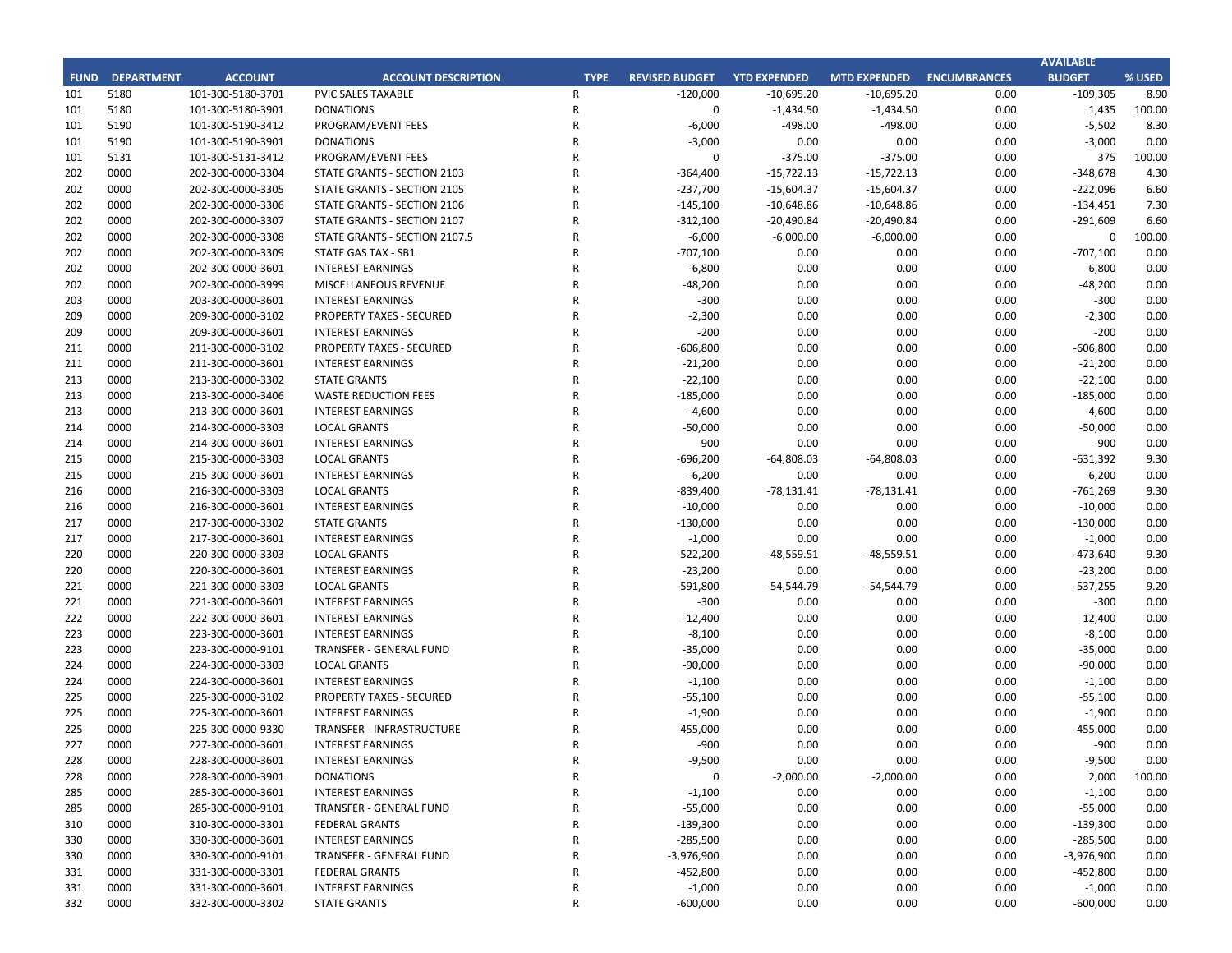|             |                   |                   |                               |             |                       |                     |                     |                     | <b>AVAILABLE</b> |        |
|-------------|-------------------|-------------------|-------------------------------|-------------|-----------------------|---------------------|---------------------|---------------------|------------------|--------|
| <b>FUND</b> | <b>DEPARTMENT</b> | <b>ACCOUNT</b>    | <b>ACCOUNT DESCRIPTION</b>    | <b>TYPE</b> | <b>REVISED BUDGET</b> | <b>YTD EXPENDED</b> | <b>MTD EXPENDED</b> | <b>ENCUMBRANCES</b> | <b>BUDGET</b>    | % USED |
| 334         | 0000              | 334-300-0000-3601 | <b>INTEREST EARNINGS</b>      |             | $-22,000$             | 0.00                | 0.00                | 0.00                | $-22,000$        | 0.00   |
| 336         | 0000              | 336-300-0000-3601 | <b>INTEREST EARNINGS</b>      | D           | $-1,500$              | 0.00                | 0.00                | 0.00                | $-1,500$         | 0.00   |
| 336         | 0000              | 336-300-0000-3904 | <b>RDA LOAN REPAYMENT</b>     |             | $-43,200$             | 0.00                | 0.00                | 0.00                | $-43,200$        | 0.00   |
| 337         | 0000              | 337-300-0000-3601 | <b>INTEREST EARNINGS</b>      | D           | $-6,200$              | 0.00                | 0.00                | 0.00                | $-6,200$         | 0.00   |
| 338         | 0000              | 338-300-0000-3601 | <b>INTEREST EARNINGS</b>      |             | $-3,800$              | 0.00                | 0.00                | 0.00                | $-3,800$         | 0.00   |
| 340         | 0000              | 340-300-0000-3303 | <b>LOCAL GRANTS</b>           | D           | $-34,500$             | 0.00                | 0.00                | 0.00                | $-34,500$        | 0.00   |
| 681         | 0000              | 681-300-0000-3601 | <b>INTEREST EARNINGS</b>      | R           | $-26,300$             | 0.00                | 0.00                | 0.00                | $-26,300$        | 0.00   |
| 681         | 0000              | 681-300-0000-3803 | EQUIPMENT REPLACEMENT CHARGES | R           | $-84,800$             | 0.00                | 0.00                | 0.00                | $-84,800$        | 0.00   |
| 795         | 0000              | 795-300-0000-3601 | <b>INTEREST EARNINGS</b>      | R           | $-3,400$              | 0.00                | 0.00                | 0.00                | $-3,400$         | 0.00   |
| 795         | 0000              | 795-300-0000-9101 | TRANSFER - GENERAL FUND       | R           | $-50,000$             | 0.00                | 0.00                | 0.00                | $-50,000$        | 0.00   |
|             |                   |                   | Revenue Total                 |             | $-43,695,700$         | -701,864.13         | -701,864.13         | 0.00                | -42,993,836      | 1.60   |
|             |                   |                   | <b>Expense Total</b>          |             | 0                     | 0.00                | 0.00                | 0.00                |                  | 0.00   |
|             |                   |                   | <b>Grand Total</b>            |             | $-43,695,700$         | -701,864.13         | -701,864.13         | 0.00                | $-42,993,836$    | 1.60   |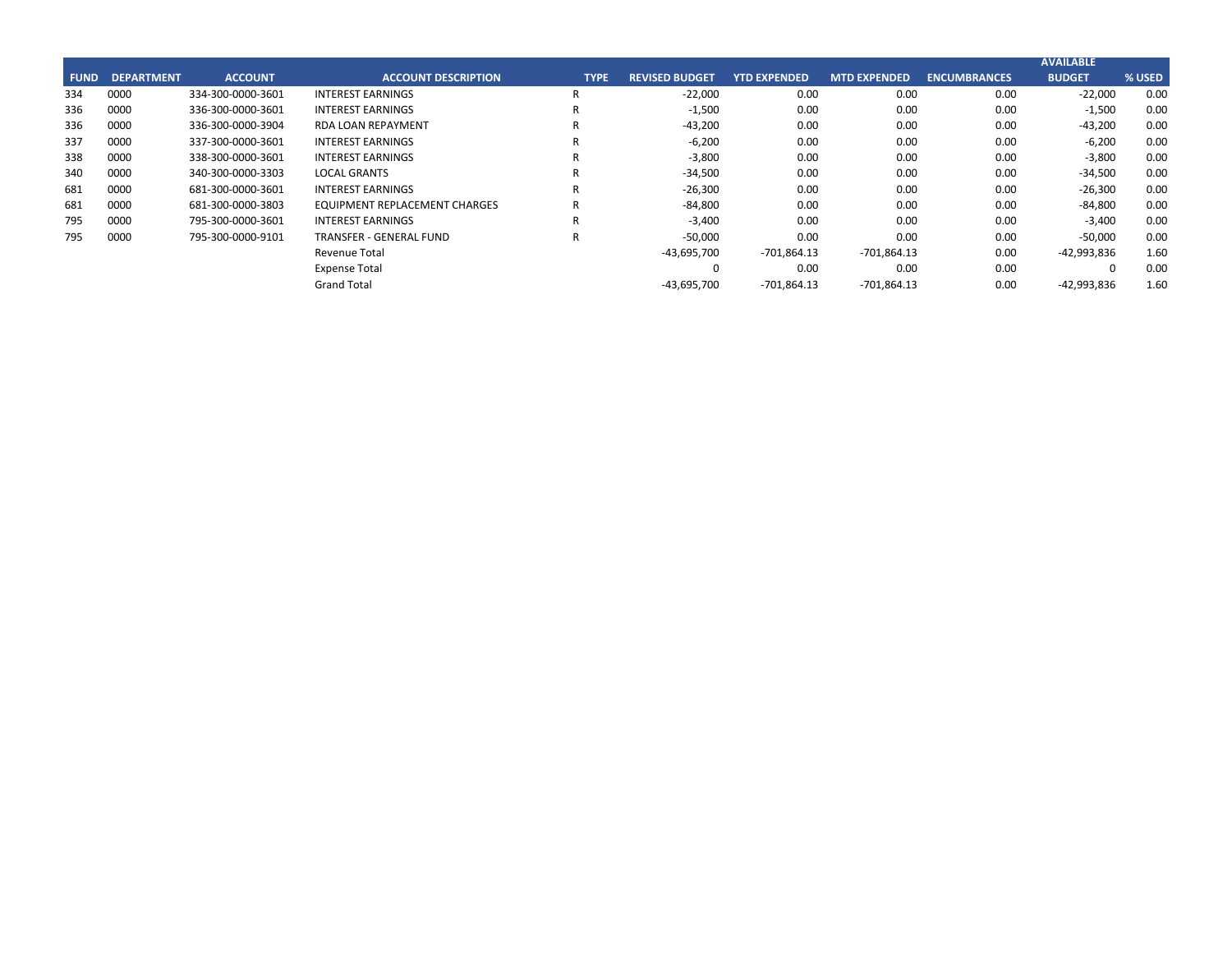# **2018 July Revenue Report**

| <b>DEPARTMENT</b><br><b>ACCOUNT</b><br><b>FUND</b><br>101<br>0000<br>101-300-0000-3101 | <b>ACCOUNT DESCRIPTION</b>              | <b>TYPE</b>  | <b>REVISED BUDGET YTD EXPENDED</b> |              | <b>MTD EXPENDED ENCUMBRANCES</b> |      | <b>BUDGET</b> | % USED |
|----------------------------------------------------------------------------------------|-----------------------------------------|--------------|------------------------------------|--------------|----------------------------------|------|---------------|--------|
|                                                                                        |                                         |              |                                    |              |                                  |      |               |        |
|                                                                                        | <b>GOLF TAXES</b>                       | R            | $-386,300$                         | 0.00         | 0.00                             | 0.00 | $-386,300$    | 0.00   |
| 0000<br>101<br>101-300-0000-3102                                                       | <b>PROPERTY TAXES - SECURED</b>         | R            | $-8,060,800$                       | 0.00         | 0.00                             | 0.00 | $-8,060,800$  | 0.00   |
| 101<br>0000<br>101-300-0000-3107                                                       | PROPERTY TAXES - IN LIEU OF             | ${\sf R}$    | $-4,862,800$                       | 0.00         | 0.00                             | 0.00 | $-4,862,800$  | 0.00   |
| 0000<br>101<br>101-300-0000-3108                                                       | PROPERTY TAXES - RPTTF RDA              | $\mathsf R$  | $-35,100$                          | $-28,236.57$ | $-28,236.57$                     | 0.00 | $-6,863$      | 80.40  |
| 0000<br>101<br>101-300-0000-3110                                                       | PROPERTY TRANSFER TAXES                 | $\mathsf{R}$ | $-480,300$                         | 0.00         | 0.00                             | 0.00 | $-480,300$    | 0.00   |
| 101<br>0000<br>101-300-0000-3111                                                       | <b>FRANCHISE TAXES</b>                  | $\mathsf R$  | $-2,024,900$                       | 0.00         | 0.00                             | 0.00 | $-2,024,900$  | 0.00   |
| 101<br>0000<br>101-300-0000-3112                                                       | <b>SALES TAXES</b>                      | $\mathsf R$  | $-2,480,000$                       | 0.00         | 0.00                             | 0.00 | $-2,480,000$  | 0.00   |
| 0000<br>101<br>101-300-0000-3113                                                       | <b>SALES TAXES PSAF</b>                 | $\mathsf{R}$ | $-81,300$                          | 0.00         | 0.00                             | 0.00 | $-81,300$     | 0.00   |
| 0000<br>101<br>101-300-0000-3114                                                       | UTILITY USERS TAXES - ELEC.             | $\mathsf{R}$ | $-971,800$                         | 0.00         | 0.00                             | 0.00 | $-971,800$    | 0.00   |
| 0000<br>101<br>101-300-0000-3115                                                       | UTILITY USERS TAXES - WATER             | ${\sf R}$    | $-739,500$                         | 0.00         | 0.00                             | 0.00 | $-739,500$    | 0.00   |
| 0000<br>101<br>101-300-0000-3116                                                       | UTILITY USERS TAXES - GAS               | $\mathsf{R}$ | $-210,300$                         | 0.00         | 0.00                             | 0.00 | $-210,300$    | 0.00   |
| 0000<br>101<br>101-300-0000-3120                                                       | TRANSIENT OCC. TAXES - MISC             | ${\sf R}$    | $-210,100$                         | 0.00         | 0.00                             | 0.00 | $-210,100$    | 0.00   |
| 101<br>0000<br>101-300-0000-3121                                                       | TRANSIENT OCC. TAXES-TERRANEA           | $\mathsf{R}$ | $-5,613,000$                       | 0.00         | 0.00                             | 0.00 | $-5,613,000$  | 0.00   |
| 101<br>0000<br>101-300-0000-3202                                                       | <b>BUILDING &amp; SAFETY PERMITS</b>    | $\mathsf R$  | $-1,200,000$                       | $-82,228.08$ | $-82,228.08$                     | 0.00 | $-1,117,772$  | 6.90   |
| 101<br>0000<br>101-300-0000-3203                                                       | <b>PLAN CHECK PERMITS</b>               | ${\sf R}$    | $-320,000$                         | $-43,923.54$ | $-43,923.54$                     | 0.00 | $-276,076$    | 13.70  |
| 101<br>0000<br>101-300-0000-3205                                                       | <b>FILM PERMITS</b>                     | $\mathsf{R}$ | $-50,000$                          | 0.00         | 0.00                             | 0.00 | $-50,000$     | 0.00   |
| 101<br>0000<br>101-300-0000-3206                                                       | <b>ANIMAL LICENSES</b>                  | R            | $-40,000$                          | 0.00         | 0.00                             | 0.00 | $-40,000$     | 0.00   |
| 0000<br>101<br>101-300-0000-3207                                                       | <b>BUILDING &amp; SAFETY SMIP</b>       | $\mathsf{R}$ | $-2,000$                           | -4.01        | $-4.01$                          | 0.00 | $-1,996$      | 0.20   |
| 0000<br>101<br>101-300-0000-3208                                                       | <b>BUILDING &amp; SAFETY ADMIN FEES</b> | $\mathsf{R}$ | $-500$                             | 0.00         | 0.00                             | 0.00 | $-500$        | 0.00   |
| 101<br>0000<br>101-300-0000-3209                                                       | <b>GEOLOGY PERMITS</b>                  | $\mathsf R$  | $-150,000$                         | $-9,772.00$  | $-9,772.00$                      | 0.00 | $-140,228$    | 6.50   |
| 101<br>0000<br>101-300-0000-3210                                                       | <b>BUSINESS LICENSE TAXES</b>           | $\mathsf{R}$ | $-904,100$                         | $-16,843.21$ | $-16,843.21$                     | 0.00 | $-887,257$    | 1.90   |
| 0000<br>101<br>101-300-0000-3212                                                       | <b>BUSINESS LICENSE PENALTY</b>         | R            | $\Omega$                           | $-760.42$    | $-760.42$                        | 0.00 | 760           | 100.00 |
| 101<br>0000<br>101-300-0000-3213                                                       | PARKING PERMITS-OVERSIZED VEH.          | ${\sf R}$    | $-500$                             | 0.00         | 0.00                             | 0.00 | $-500$        | 0.00   |
| 0000<br>101<br>101-300-0000-3214                                                       | PARKING PERMIT DECALS                   | $\mathsf{R}$ | $-800$                             | $-243.00$    | $-243.00$                        | 0.00 | $-557$        | 30.40  |
| 0000<br>101-300-0000-3215<br>101                                                       | PLANNING & ZONING PERMITS               | R            | $-390,000$                         | $-29,805.50$ | $-29,805.50$                     | 0.00 | $-360,195$    | 7.60   |
| 0000<br>101<br>101-300-0000-3216                                                       | PLANNING INVESTIGATION FEES             | $\mathsf{R}$ | $-10,000$                          | 0.00         | 0.00                             | 0.00 | $-10,000$     | 0.00   |
| 101<br>0000<br>101-300-0000-3217                                                       | <b>VIEW RESTRORATION PERMITS</b>        | R            | $-10,000$                          | 0.00         | 0.00                             | 0.00 | $-10,000$     | 0.00   |
| 0000<br>101<br>101-300-0000-3218                                                       | PLANNING MISC. PERMITS                  | $\mathsf R$  | $-15,000$                          | $-3.00$      | $-3.00$                          | 0.00 | $-14,997$     | 0.00   |
| 0000<br>101<br>101-300-0000-3219                                                       | <b>ROW - MISC PERMITS</b>               | $\mathsf{R}$ | $-100,000$                         | $-4,732.00$  | $-4,732.00$                      | 0.00 | $-95,268$     | 4.70   |
| 0000<br>101<br>101-300-0000-3220                                                       | <b>ROW - DUMPSTER PERMITS</b>           | $\mathsf R$  | $-1,500$                           | $-196.00$    | $-196.00$                        | 0.00 | $-1,304$      | 13.10  |
| 0000<br>101-300-0000-3501<br>101                                                       | <b>TOW FEES</b>                         | ${\sf R}$    | $-8,000$                           | 0.00         | 0.00                             | 0.00 | $-8,000$      | 0.00   |
| 0000<br>101<br>101-300-0000-3502                                                       | <b>FALSE ALARM</b>                      | $\mathsf{R}$ | $-1,000$                           | $-900.00$    | $-900.00$                        | 0.00 | $-100$        | 90.00  |
| 101<br>0000<br>101-300-0000-3503                                                       | <b>TRAFFIC TICKETS</b>                  | $\mathsf R$  | $-88,000$                          | 0.00         | 0.00                             | 0.00 | $-88,000$     | 0.00   |
| 0000<br>101<br>101-300-0000-3601                                                       | <b>INTEREST EARNINGS</b>                | $\mathsf{R}$ | $-155,500$                         | 0.00         | 0.00                             | 0.00 | $-155,500$    | 0.00   |
| 101<br>0000<br>101-300-0000-3602                                                       | RENTAL/LEASES                           | $\mathsf R$  | $-182,900$                         | $-52,908.76$ | $-52,908.76$                     | 0.00 | $-129,991$    | 28.90  |
| 101<br>0000<br>101-300-0000-3801                                                       | ADMINISTRATIVE OVERHEAD                 | $\mathsf R$  | $-89,700$                          | 0.00         | 0.00                             | 0.00 | $-89,700$     | 0.00   |
| 101<br>0000<br>101-300-0000-3902                                                       | <b>CASP FEES</b>                        | $\mathsf{R}$ | $-500$                             | 0.00         | 0.00                             | 0.00 | $-500$        | 0.00   |
| 101<br>0000<br>101-300-0000-3904                                                       | RDA LOAN REPAYMENT                      | $\mathsf{R}$ | $-215,900$                         | 0.00         | 0.00                             | 0.00 | $-215,900$    | 0.00   |
| 101<br>0000<br>101-300-0000-3906                                                       | SALES OF SIGNS/SERVICES                 | $\mathsf{R}$ | $-700$                             | 0.00         | 0.00                             | 0.00 | $-700$        | 0.00   |
| 0000<br>101<br>101-300-0000-3999                                                       | MISCELLANEOUS REVENUE                   | $\mathsf{R}$ | $-200,000$                         | $-644.28$    | $-644.28$                        | 0.00 | $-199,356$    | 0.30   |
| 101<br>0000<br>101-300-0000-9217                                                       | <b>TRANSFER - PUBLIC SAFETY</b>         | $\mathsf R$  | $-130,000$                         | 0.00         | 0.00                             | 0.00 | $-130,000$    | 0.00   |
| 101<br>0000<br>101-300-0000-9224                                                       | TRANSFER - MEASURE A MAINT              | $\mathsf{R}$ | $-90,000$                          | 0.00         | 0.00                             | 0.00 | $-90,000$     | 0.00   |
| 101<br>1430<br>101-300-1430-3999                                                       | MISCELLANEOUS REVENUE                   | $\mathsf R$  | $-300$                             | $-640.00$    | $-640.00$                        | 0.00 | 340           | 213.30 |
| 5120<br>101<br>101-300-5120-3602                                                       | RENTAL/LEASES                           | R            | $\Omega$                           | $-219.00$    | $-219.00$                        | 0.00 | 219           | 100.00 |
| 101<br>5130<br>101-300-5130-3602                                                       | RENTAL/LEASES                           | R            | $-40,000$                          | $-1,126.50$  | $-1,126.50$                      | 0.00 | $-38,874$     | 2.80   |
| 5140<br>101-300-5140-3602<br>101                                                       | RENTAL/LEASES                           | R            | $-7,000$                           | $-739.50$    | $-739.50$                        | 0.00 | $-6,261$      | 10.60  |
| 5150<br>101<br>101-300-5150-3602                                                       | RENTAL/LEASES                           | R            | $-20,000$                          | $-168.00$    | $-168.00$                        | 0.00 | $-19,832$     | 0.80   |
| 5160<br>101<br>101-300-5160-3411                                                       | PARKING LOT FEES                        | $\mathsf{R}$ | $-230,000$                         | $-30,106.00$ | $-30,106.00$                     | 0.00 | $-199,894$    | 13.10  |
| 101<br>5170<br>101-300-5170-3412                                                       | PROGRAM/EVENT FEES                      | $\mathsf{R}$ | $-8,000$                           | $-5,971.95$  | $-5,971.95$                      | 0.00 | $-2,028$      | 74.60  |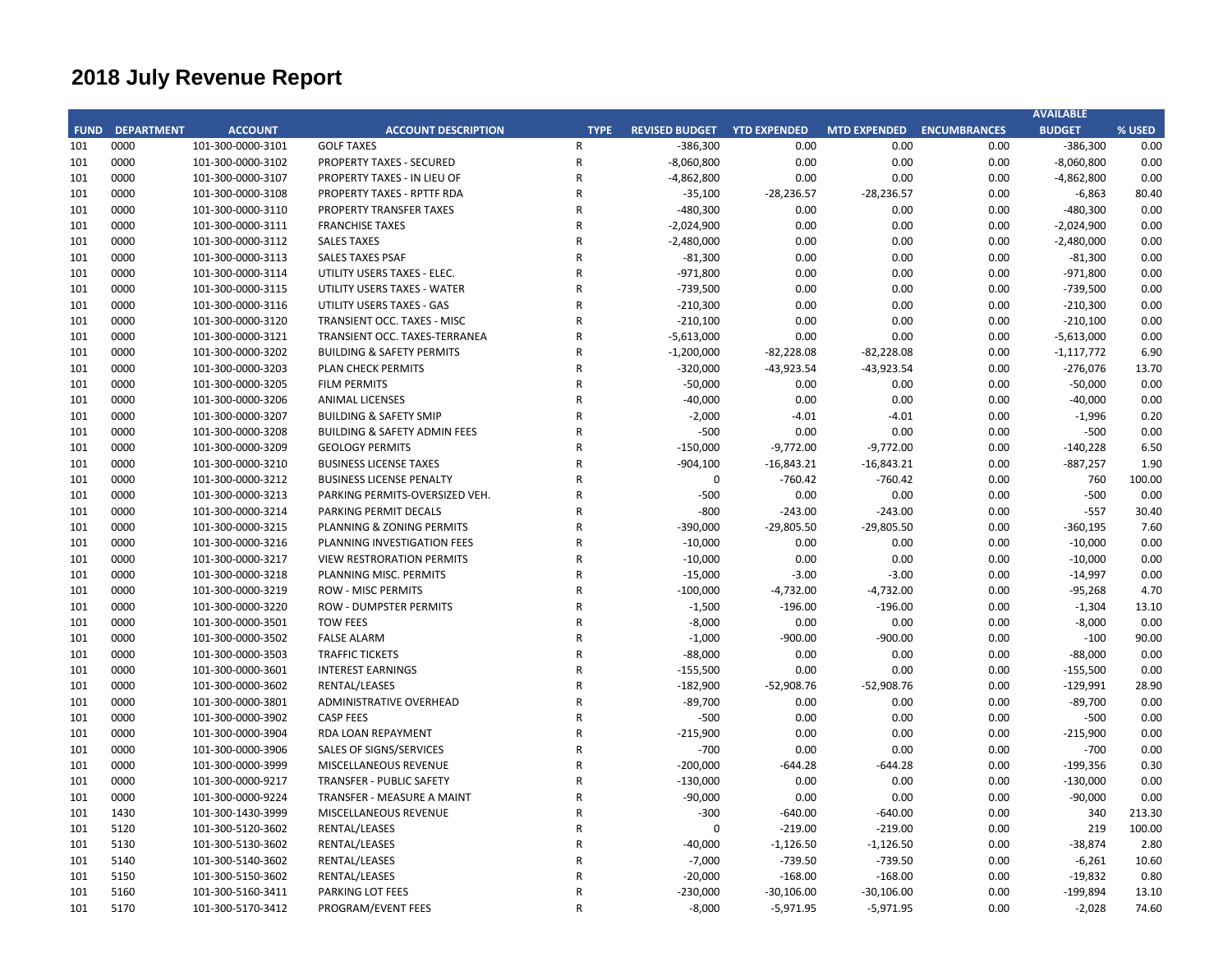|            |                        |                                        |                                                      |             |                       |                     |                           |              | <b>AVAILABLE</b>   |              |
|------------|------------------------|----------------------------------------|------------------------------------------------------|-------------|-----------------------|---------------------|---------------------------|--------------|--------------------|--------------|
|            | <b>FUND DEPARTMENT</b> | <b>ACCOUNT</b>                         | <b>ACCOUNT DESCRIPTION</b>                           | <b>TYPE</b> | <b>REVISED BUDGET</b> | <b>YTD EXPENDED</b> | MTD EXPENDED ENCUMBRANCES |              | <b>BUDGET</b>      | % USED       |
| 101        | 5170                   | 101-300-5170-3901                      | <b>DONATIONS</b>                                     | R           | $-16,000$             | $-250.00$           | $-250.00$                 | 0.00         | $-15,750$          | 1.60         |
| 101        | 5180                   | 101-300-5180-3602                      | RENTAL/LEASES                                        | R           | $-180,000$            | $-200.00$           | $-200.00$                 | 0.00         | $-179,800$         | 0.10         |
| 101        | 5180                   | 101-300-5180-3701                      | PVIC SALES TAXABLE                                   | R           | $-120,000$            | $-10,860.42$        | $-10,860.42$              | 0.00         | $-109,140$         | 9.10         |
| 101        | 5180                   | 101-300-5180-3901                      | <b>DONATIONS</b>                                     | R           | 0                     | $-1,170.02$         | $-1,170.02$               | 0.00         | 1,170              | 100.00       |
| 101        | 5180                   | 101-300-5180-3999                      | MISCELLANEOUS REVENUE                                | R           | $\mathbf 0$           | 0.00                | 0.00                      | 0.00         | $\mathbf 0$        | 0.00         |
| 101        | 5190                   | 101-300-5190-3412                      | PROGRAM/EVENT FEES                                   | R           | $-6,000$              | $-1,716.00$         | $-1,716.00$               | 0.00         | $-4,284$           | 28.60        |
| 101        | 5190                   | 101-300-5190-3901                      | <b>DONATIONS</b>                                     | R           | $-3,000$              | $-200.00$           | $-200.00$                 | 0.00         | $-2,800$           | 6.70         |
| 101        | 4140                   | 101-300-4140-3504                      | <b>CODE ENFORCEMENT CITATIONS</b>                    | R           | 0                     | $-2,500.00$         | $-2,500.00$               | 0.00         | 2,500              | 100.00       |
| 101        | 5131                   | 101-300-5131-3412                      | PROGRAM/EVENT FEES                                   | R           | $\mathbf 0$           | $-260.00$           | $-260.00$                 | 0.00         | 260                | 100.00       |
| 202        | 0000                   | 202-300-0000-3304                      | STATE GRANTS - SECTION 2103                          | R           | $-328,800$            | $-14,692.30$        | $-14,692.30$              | 0.00         | $-314,108$         | 4.50         |
| 202        | 0000                   | 202-300-0000-3305                      | STATE GRANTS - SECTION 2105                          | R           | $-246,900$            | $-16,709.53$        | $-16,709.53$              | 0.00         | $-230,190$         | 6.80         |
| 202        | 0000                   | 202-300-0000-3306                      | STATE GRANTS - SECTION 2106                          | R           | $-147,900$            | $-10,924.92$        | $-10,924.92$              | 0.00         | $-136,975$         | 7.40         |
| 202        | 0000                   | 202-300-0000-3307                      | STATE GRANTS - SECTION 2107                          | R           | $-306,300$            | $-22,080.22$        | $-22,080.22$              | 0.00         | $-284,220$         | 7.20         |
| 202        | 0000                   | 202-300-0000-3308                      | STATE GRANTS - SECTION 2107.5                        | R           | $-6,000$              | $-6,000.00$         | $-6,000.00$               | 0.00         | 0                  | 100.00       |
| 202        | 0000                   | 202-300-0000-3309                      | STATE GAS TAX - SB1                                  | R           | $-712,100$            | 0.00                | 0.00                      | 0.00         | $-712,100$         | 0.00         |
| 202        | 0000                   | 202-300-0000-3601                      | <b>INTEREST EARNINGS</b>                             | R           | $-1,800$              | 0.00                | 0.00                      | 0.00         | $-1,800$           | 0.00         |
| 202        | 0000                   | 202-300-0000-3999                      | MISCELLANEOUS REVENUE                                | R           | $-48,800$             | 0.00                | 0.00                      | 0.00         | $-48,800$          | 0.00         |
| 203        | 0000                   | 203-300-0000-3601                      | <b>INTEREST EARNINGS</b>                             | R           | $-300$                | 0.00                | 0.00                      | 0.00         | $-300$             | 0.00         |
| 209        | 0000                   | 209-300-0000-3102                      | <b>PROPERTY TAXES - SECURED</b>                      | R           | $-2,300$              | 0.00                | 0.00                      | 0.00         | $-2,300$           | 0.00         |
| 209        | 0000                   | 209-300-0000-3601                      | <b>INTEREST EARNINGS</b>                             | R           | $-200$                | 0.00                | 0.00                      | 0.00         | $-200$             | 0.00         |
| 211        | 0000                   | 211-300-0000-3102                      | <b>PROPERTY TAXES - SECURED</b>                      | R           | $-606,800$            | 0.00                | 0.00                      | 0.00         | -606,800           | 0.00         |
| 211        | 0000                   | 211-300-0000-3601                      | <b>INTEREST EARNINGS</b>                             | R           | $-21,200$             | 0.00                | 0.00                      | 0.00         | $-21,200$          | 0.00         |
| 212        | 0000                   | 212-300-0000-3601                      | <b>INTEREST EARNINGS</b>                             | R           | $-5,000$              | 0.00                | 0.00                      | 0.00         | $-5,000$           | 0.00         |
| 213        | 0000                   | 213-300-0000-3302                      | <b>STATE GRANTS</b>                                  | R           | $-22,100$             | 0.00                | 0.00                      | 0.00         | $-22,100$          | 0.00         |
| 213        | 0000                   | 213-300-0000-3406                      | <b>WASTE REDUCTION FEES</b>                          | R           | $-185,000$            | 0.00                | 0.00                      | 0.00         | $-185,000$         | 0.00         |
| 213        | 0000                   | 213-300-0000-3601                      | <b>INTEREST EARNINGS</b>                             | R           | $-4,600$              | 0.00                | 0.00                      | 0.00         | $-4,600$           | 0.00         |
| 214        | 0000                   | 214-300-0000-3303                      | <b>LOCAL GRANTS</b>                                  | R           | $-50,000$             | 0.00                | 0.00                      | 0.00         | $-50,000$          | 0.00         |
| 214        | 0000                   | 214-300-0000-3601                      | <b>INTEREST EARNINGS</b>                             | R           | $-900$                | 0.00                | 0.00                      | 0.00         | $-900$             | 0.00         |
| 215        | 0000                   | 215-300-0000-3303                      | <b>LOCAL GRANTS</b>                                  | R           | $-696,200$            | $-57,516.87$        | $-57,516.87$              | 0.00         | $-638,683$         | 8.30         |
| 215        | 0000                   | 215-300-0000-3601                      | <b>INTEREST EARNINGS</b>                             | R           | $-6,200$              | 0.00                | 0.00                      | 0.00         | $-6,200$           | 0.00         |
| 216        | 0000                   | 216-300-0000-3303                      | <b>LOCAL GRANTS</b>                                  | R           | $-839,400$            | $-69,341.41$        | $-69,341.41$              | 0.00         | -770,059           | 8.30         |
| 216        | 0000                   | 216-300-0000-3601                      | <b>INTEREST EARNINGS</b>                             | R           | $-10,000$             | 0.00                | 0.00                      | 0.00         | $-10,000$          | 0.00         |
| 217        | 0000                   | 217-300-0000-3302                      | <b>STATE GRANTS</b>                                  | R           | $-130,000$            | 0.00                | 0.00                      | 0.00         | $-130,000$         | 0.00         |
| 217        | 0000                   | 217-300-0000-3601                      | <b>INTEREST EARNINGS</b>                             | R           | $-1,000$              | 0.00                | 0.00                      | 0.00         | $-1,000$           | 0.00         |
| 220        | 0000                   | 220-300-0000-3303                      | <b>LOCAL GRANTS</b>                                  | R           | $-522,200$            | $-43,123.46$        | $-43,123.46$              | 0.00         | $-479,077$         | 8.30         |
| 220        | 0000                   | 220-300-0000-3601                      | <b>INTEREST EARNINGS</b>                             | R           | $-23,200$             | 0.00                | 0.00                      | 0.00         | $-23,200$          | 0.00         |
| 221        | 0000                   | 221-300-0000-3303                      | <b>LOCAL GRANTS</b>                                  | R           | $-591,800$            | $-49,891.50$        | -49,891.50                | 0.00         | $-541,909$         | 8.40         |
| 221        | 0000                   | 221-300-0000-3601                      | <b>INTEREST EARNINGS</b>                             | R           | $-300$                | 0.00                | 0.00                      | 0.00         | $-300$             | 0.00         |
| 222        | 0000                   | 222-300-0000-3601                      | <b>INTEREST EARNINGS</b>                             | R           | $-12,400$             | 0.00                | 0.00                      | 0.00         | $-12,400$          | 0.00         |
| 223        | 0000                   | 223-300-0000-3601                      | <b>INTEREST EARNINGS</b>                             | R           | $-8,100$              | 0.00                | 0.00                      | 0.00         | $-8,100$           | 0.00         |
| 224        | 0000                   | 224-300-0000-3303                      | <b>LOCAL GRANTS</b>                                  | R           | $-90,000$             | 0.00                | 0.00                      | 0.00         | $-90,000$          | 0.00         |
| 224        | 0000                   | 224-300-0000-3601                      | <b>INTEREST EARNINGS</b>                             | R           | $-1,100$              | 0.00                | 0.00                      | 0.00         | $-1,100$           | 0.00         |
|            | 0000                   |                                        | <b>PROPERTY TAXES - SECURED</b>                      | R           |                       | 0.00                |                           |              |                    | 0.00         |
| 225<br>225 | 0000                   | 225-300-0000-3102<br>225-300-0000-3601 |                                                      | R           | $-55,100$             | 0.00                | 0.00<br>0.00              | 0.00<br>0.00 | $-55,100$          | 0.00         |
| 227        | 0000                   | 227-300-0000-3601                      | INTEREST EARNINGS                                    | R           | $-1,900$<br>$-900$    |                     |                           |              | $-1,900$<br>$-900$ |              |
| 228        | 0000                   | 228-300-0000-3601                      | <b>INTEREST EARNINGS</b><br><b>INTEREST EARNINGS</b> | R           |                       | 0.00<br>0.00        | 0.00<br>0.00              | 0.00<br>0.00 |                    | 0.00<br>0.00 |
|            |                        |                                        |                                                      |             | $-9,500$              |                     |                           |              | $-9,500$           |              |
| 228        | 0000                   | 228-300-0000-3901                      | <b>DONATIONS</b>                                     | R           | $-7,500$              | $-3,023.46$         | $-3,023.46$               | 0.00         | $-4,477$           | 40.30        |
| 285        | 0000                   | 285-300-0000-3601                      | <b>INTEREST EARNINGS</b>                             | R           | $-1,100$              | 0.00                | 0.00                      | 0.00         | $-1,100$           | 0.00         |
| 285        | 0000                   | 285-300-0000-9101                      | TRANSFER - GENERAL FUND                              | R           | $-20,000$             | 0.00                | 0.00                      | 0.00         | $-20,000$          | 0.00         |
| 310        | 0000                   | 310-300-0000-3301                      | <b>FEDERAL GRANTS</b>                                | R           | $-139,300$            | 0.00                | 0.00                      | 0.00         | -139,300           | 0.00         |
| 330        | 0000                   | 330-300-0000-3601                      | <b>INTEREST EARNINGS</b>                             | R           | $-285,500$            | 0.00                | 0.00                      | 0.00         | $-285,500$         | 0.00         |
| 330        | 0000                   | 330-300-0000-9101                      | TRANSFER - GENERAL FUND                              | R           | -4,519,700            | 0.00                | 0.00                      | 0.00         | -4,519,700         | 0.00         |